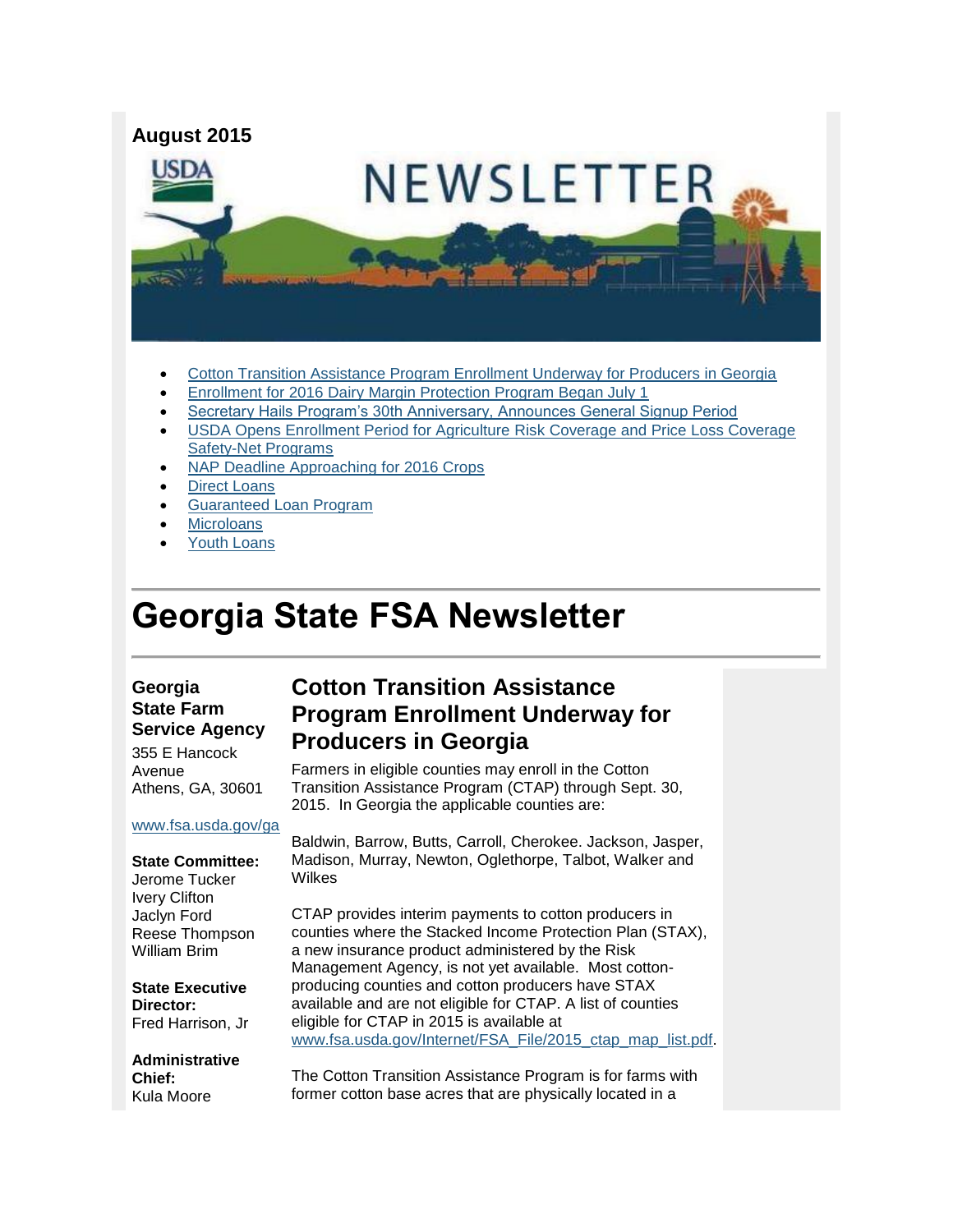**Farm Loan Chief:** David Laster

**Farm Program Chief:** Brett Martin

**Public Affairs/Outreach:** Neal Leonard

Please contact your local FSA Office for questions specific to your operation or county.

county where the Stacked Income Protection Plan is unavailable. For the service possible, cotton producers are encouraged to schedule an appointment with FSA early in the application period.

# <span id="page-1-0"></span>**Enrollment for 2016 Dairy Margin Protection Program Began July 1**

FSA announced that starting July 1, 2015, dairy farmers can enroll in [Margin Protection Program](http://www.fsa.usda.gov/FSA/webapp?area=home&subject=dmpp&topic=landing) **for coverage in 2016**. The voluntary program, established by the 2014 Farm Bill, provides financial assistance to participating dairy operations when the margin – the difference between the price of milk and feed costs – falls below the coverage level selected by the farmer.

The Margin Protection Program gives participating dairy producers the flexibility to select coverage levels best suited for their operation. Enrollment begins July 1 and ends on Sept. 30, 2015, for coverage in 2016. Participating farmers will remain in the program through 2018 and pay a \$100 administrative fee each year. Producers also have the option of selecting a different coverage level during open enrollment each year. Margin Protection Program payments are based on an operation's historical production. An operation's historical production will increase by 2.61 percent in 2016 if the operation participated in 2015, providing a stronger safety net.

USDA also has an online resource available to help dairy producers decide which level of coverage will provide them with the strongest safety net under a variety of conditions. The enhanced Web tool, available at [www.fsa.usda.gov/mpptool,](http://www.fsa.usda.gov/mpptool) allows dairy farmers to quickly and easily combine their unique operation data and other key variables to calculate their coverage needs based on price projections. Producers can also review historical data or estimate future coverage based on data projections. The secure site can be accessed via computer, mobile phone, or tablet, 24 hours a day, seven days a week.

Dairy operations enrolling in the program must meet conservation compliance provisions. Producers participating in the Livestock Gross Margin insurance program may register for the Margin Protection Program, but this new margin program will only begin once their livestock dairy insurance coverage has ended. Producers must also submit form CCC-782 for 2016, confirming their Margin Protection Program coverage level selection, to the local Farm Service Agency (FSA) office. If electing higher coverage for 2016, dairy producers can either pay the premium in full at the time of enrollment or pay a minimum of 25 percent of the premium by Feb. 1, 2016.

For more information, visit FSA online at [www.fsa.usda.gov/dairy](http://www.fsa.usda.gov/dairy) for more information, or stop by a local FSA office to learn more about the Margin Protection Program. To find a local FSA office in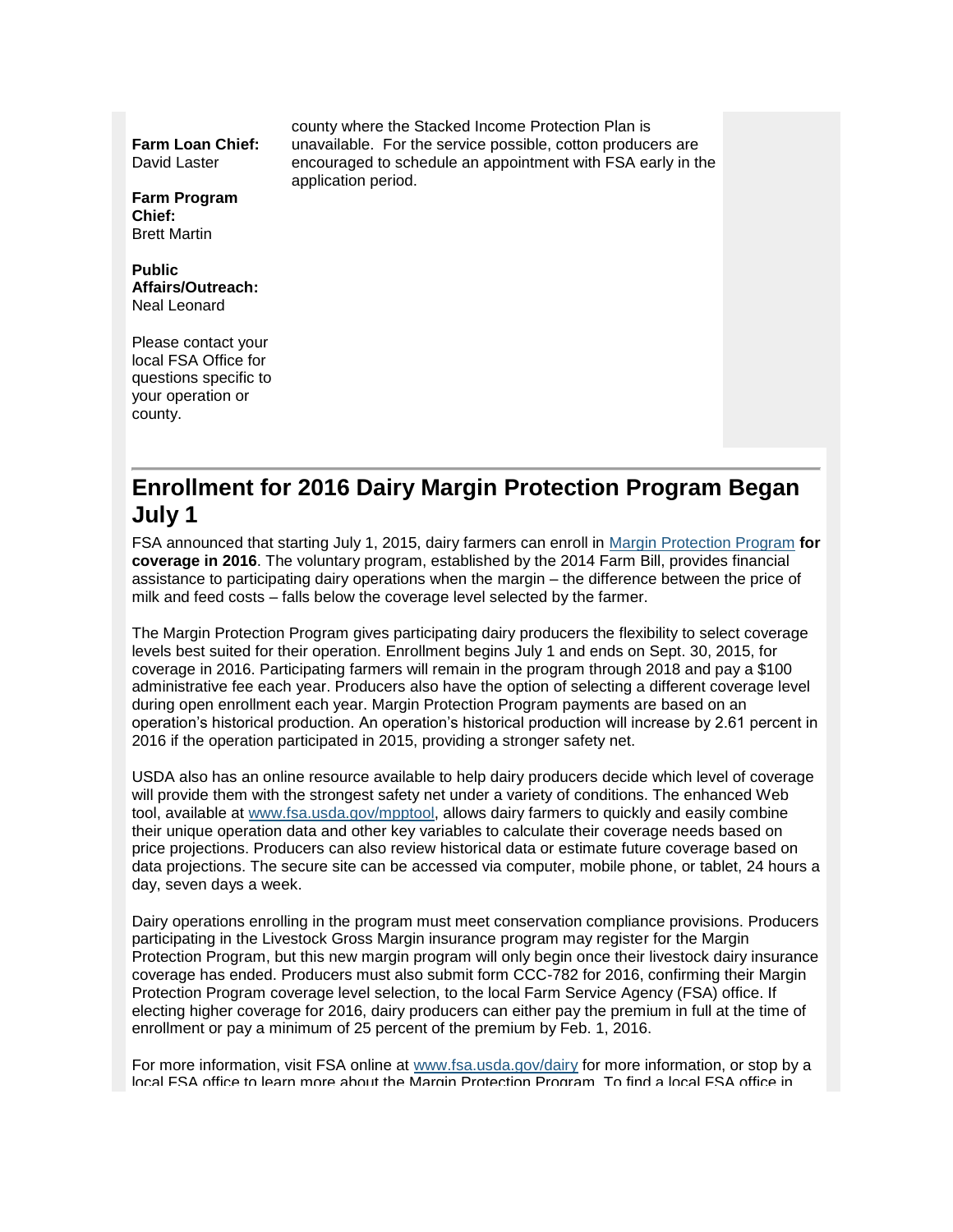your area, visit [http://offices.usda.gov.](http://offices.usda.gov/)

#### <span id="page-2-0"></span>**Secretary Hails Program's 30th Anniversary, Announces General Signup Period**

The U.S. Department of Agriculture (USDA) will accept new offers to participate in CRP under a general signup to be held Dec. 1, 2015, through Feb. 26, 2016. Eligible existing program participants with contracts expiring Sept. 30, 2015, may be granted an option for one-year extensions. Farmers and ranchers interested in removing sensitive land from agricultural production and planting grasses or trees to reduce soil erosion, improve water quality and restore wildlife habitat are encouraged to enroll.

For 30 years, the Conservation Reserve Program has helped farmers and ranchers prevent more than 8 billion tons of soil from eroding, reduce nitrogen and phosphorous runoff relative to cropland by 95 and 85 percent respectively, and even sequester 43 million tons of greenhouse gases annually, equal to taking 8 million cars off the road.

The voluntary Conservation Reserve Program allows USDA to contract with agricultural producers so that environmentally sensitive land is conserved. Participants establish long-term, resourceconserving plant species to control soil erosion, improve water quality and develop wildlife habitat. In return, USDA's Farm Service Agency (FSA) provides participants with rental payments and costshare assistance. Contract duration is between 10 and 15 years.

Farmers and ranchers should consider the various CRP continuous sign-up initiatives that may help target specific resource concerns. Financial assistance is offered for many practices including conservation buffers and pollinator habitat plantings, and initiatives such as the highly erodible lands, bottomland hardwood tree and longleaf pine.

Farmers and ranchers may visit their FSA county office for additional information. The 2014 Farm Bill authorized the enrollment of grasslands in CRP and information on grasslands enrollment will be available after the regulation is published later this summer.

For more information on CRP and other FSA programs, please visit [www.fsa.usda.gov.](http://www.fsa.usda.gov/)

### <span id="page-2-1"></span>**USDA Opens Enrollment Period for Agriculture Risk Coverage and Price Loss Coverage Safety-Net Programs**

U.S. Department of Agriculture (USDA) announced that eligible producers may now formally enroll in the Agriculture Risk Coverage (ARC) and Price Loss Coverage (PLC) programs for 2014 and 2015. The enrollment period began June 17, 2015, and will end Sept. 30, 2015.

The new programs, established by the 2014 Farm Bill, trigger financial protections for agricultural producers when market forces cause substantial drops in crop prices or revenues. More than 1.76 million farmers have elected ARC or PLC. Previously, 1.7 million producers had enrolled to receive direct payments (the program replaced with ARC and PLC by the 2014 Farm Bill). This means more farms have elected ARC or PLC than previously enrolled under previously administered programs.

Nationwide, 96 percent of soybean farms, 91 percent of corn farms, and 66 percent of wheat farms elected ARC. 99 percent of long grain rice farms, 99 percent of peanut farms, and 94 percent of medium grain rice farms elected PLC. For data about other crops and state-by-state program election results go to [www.fsa.usda.gov/arc-plc.](http://www.fsa.usda.gov/arc-plc)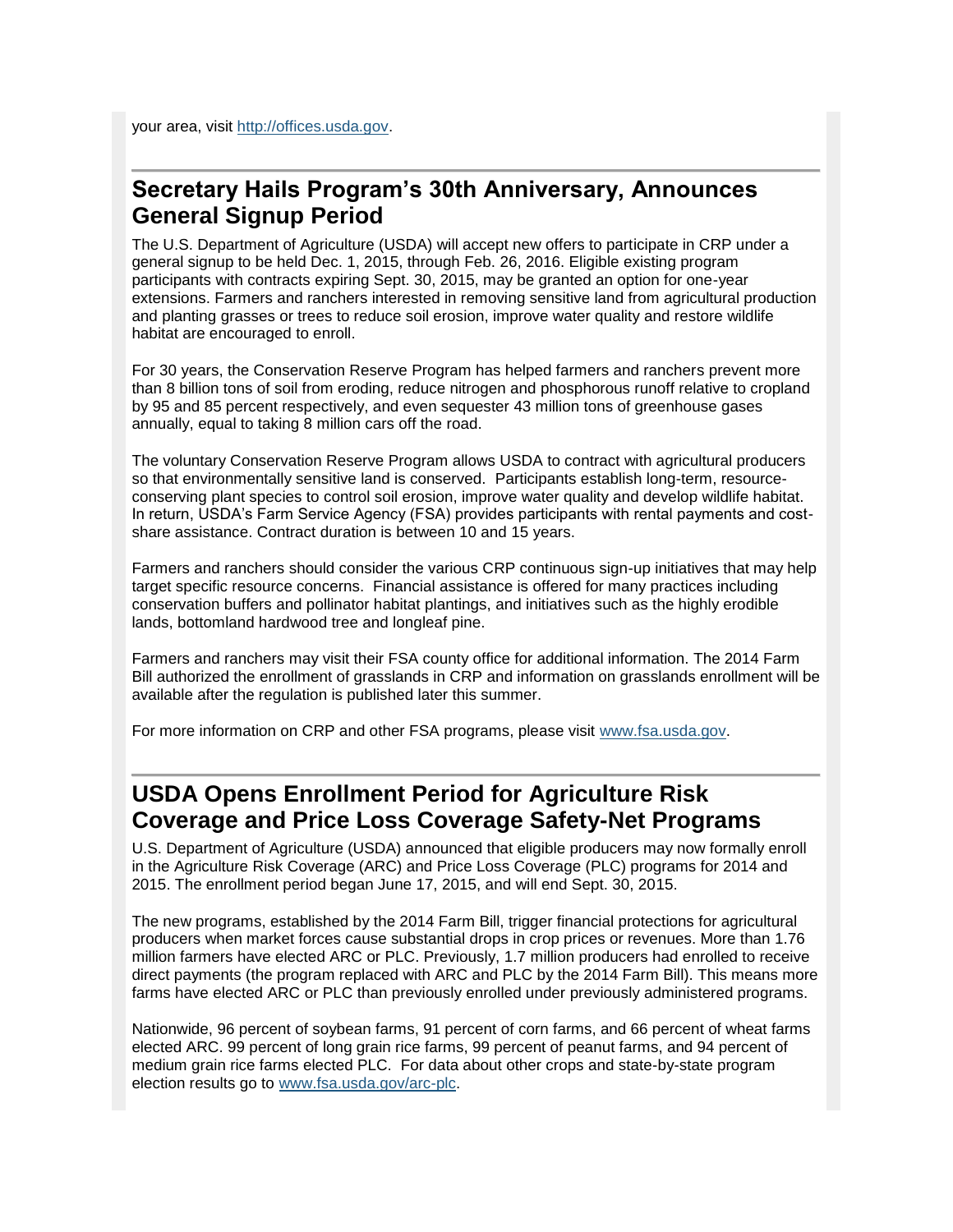Covered commodities under ARC and PLC include barley, canola, large and small chickpeas, corn, crambe, flaxseed, grain sorghum, lentils, mustard seed, oats, peanuts, dry peas, rapeseed, long grain rice, medium grain rice (which includes short grain and sweet rice), safflower seed, sesame, soybeans, sunflower seed and wheat. Upland cotton is no longer a covered commodity.

For more information please contact your local FSA office [https://offices.usda.gov.](https://offices.usda.gov/)

## <span id="page-3-0"></span>**NAP Deadline Approaching for 2016 Crops**

Producers are reminded to apply for 2016 Noninsured Crop Disaster Assistance Program (NAP) benefits by August 15, 2015. The August 15, 2015 deadline includes value loss crops (Aquaculture, Christmas Trees, Ginseng, Turfgrass Sod, Nursery, Mushrooms, Floriculture and Propagation Stock Nonornamental Nursery), and forage/grazing crops. The deadline for crops planted in the spring is January 1, 2016.

Eligible producers can apply for 2016 NAP coverage at their local FSA Office using form CCC-471, Application for Coverage. The service fee for basic NAP coverage is the lesser of \$250 per crop or \$750 per producer per administrative county, not to exceed a total of \$1,875 for a producer with farming interest in multiple counties. Producers interested in buy-up coverage must pay a premium, in addition to the service fee. The maximum premium will be \$6,563.

Producer meeting the definition of a socially disadvantaged farmer or rancher, beginning farmer or rancher or limited resource farmer or rancher will have service fees waived. Producers meeting this definition that choose to purchase buy-up coverage will also have service fees waived and the premium will be capped at \$3,282.

# <span id="page-3-1"></span>**Direct Loans**

FSA offers direct farm ownership and direct farm operating Loans to producers who want to establish, maintain or strengthen their farm or ranch. FSA loan officers process, approve and service direct loans.

Direct farm operating loans can be used to purchase livestock and feed, farm equipment, fuel, farm chemicals, insurance and other costs including family living expenses. Operating loans can also be used to finance minor improvements or repairs to buildings and to refinance some farm-related debts, excluding real estate.

Direct farm ownership loans can be used to purchase farmland, enlarge an existing farm, construct and repair buildings, and to make farm improvements.

The maximum loan amount for both direct farm ownership and operating loans is \$300,000 and a down payment is not required. Repayment terms vary depending on the type of loan, collateral and the producer's ability to repay the loan. Operating loans are normally repaid within seven years and farm ownership loans are not to exceed 40 years.

Please contact your local FSA office for more information or to apply for a direct farm ownership or operating loan.

#### <span id="page-3-2"></span>**Guaranteed Loan Program**

FSA guaranteed loans allow lenders to provide agricultural credit to farmers who do not meet the lender's normal underwriting criteria. Farmers and ranchers apply for a guaranteed loan through a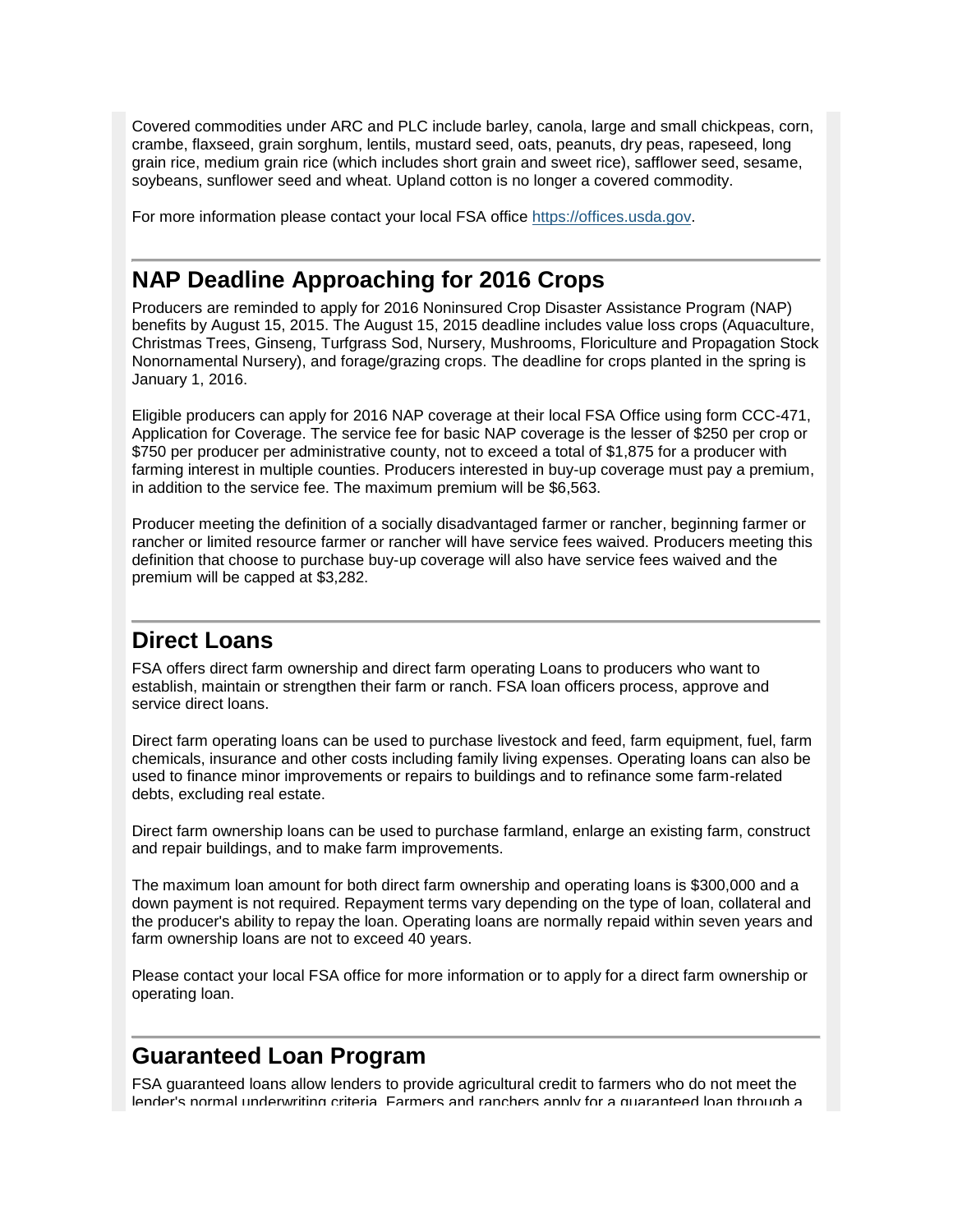lender, and the lender arranges for the guarantee. FSA can guarantee up to 95 percent of the loss of principal and interest on a loan. Guaranteed loans can be used for both farm ownership and operating purposes.

Guaranteed farm ownership loans can be used to purchase farmland, construct or repair buildings, develop farmland to promote soil and water conservation or to refinance debt.

Guaranteed operating loans can be used to purchase livestock, farm equipment, feed, seed, fuel, farm chemicals, insurance and other operating expenses.

FSA can guarantee farm ownership and operating loans up to \$1,392,000. Repayment terms vary depending on the type of loan, collateral and the producer's ability to repay the loan. Operating loans are normally repaid within seven years and farm ownership loans are not to exceed 40 years.

Please contact your lender or local FSA farm loan office for more information on guaranteed loans.

#### <span id="page-4-0"></span>**Microloans**

Farm Service Agency (FSA) reminds farmers and ranchers that the FSA borrowing limit for microloans increased from \$35,000 to \$50,000, on Nov. 7, 2014. Microloans offer borrowers simplified lending with less paperwork.

The microloan change allows beginning, small and mid-sized farmers to access an additional \$15,000 in loans using a simplified application process with up to seven years to repay. Microloans are part of USDA's continued commitment to [small and midsized farming operations.](http://www.usda.gov/wps/portal/usda/usdahome?contentidonly=true&contentid=small-midsized-farmer-resources.xml)

To complement the microloan program additional changes to FSA eligibility requirements will enhance beginning farmers and ranchers access to land, a key barrier to entry level producers. FSA policies related to farm experience have changed so that other types of skills may be considered to meet the direct farming experience required for farm ownership loan eligibility. Operation or management of non-farm businesses, leadership positions while serving in the military or advanced education in an agricultural field will now count towards the experience applicants need to show when applying for farm ownership loans. **Important Note**: Microloans cannot be used to purchase real estate.

Since 2010, more than 50 percent of USDA's farm loans now go to beginning farmers and FSA has increased its lending to targeted underserved producers by nearly 50 percent.

Please review the FSA [Microloan Program Fact Sheet](http://www.fsa.usda.gov/Internet/FSA_File/microloans_facts_2014.pdf) for program application, eligibility and related information.

### <span id="page-4-1"></span>**Youth Loans**

The Farm Service Agency makes loans to youth to establish and operate agricultural incomeproducing projects in connection with 4-H clubs, FFA and other agricultural groups. Projects must be planned and operated with the help of the organization advisor, produce sufficient income to repay the loan and provide the youth with practical business and educational experience. The maximum loan amount is \$5000.

#### **Youth Loan Eligibility Requirements:**

Be a citizen of the United States (which includes Puerto Rico, the Virgin Islands, Guam,